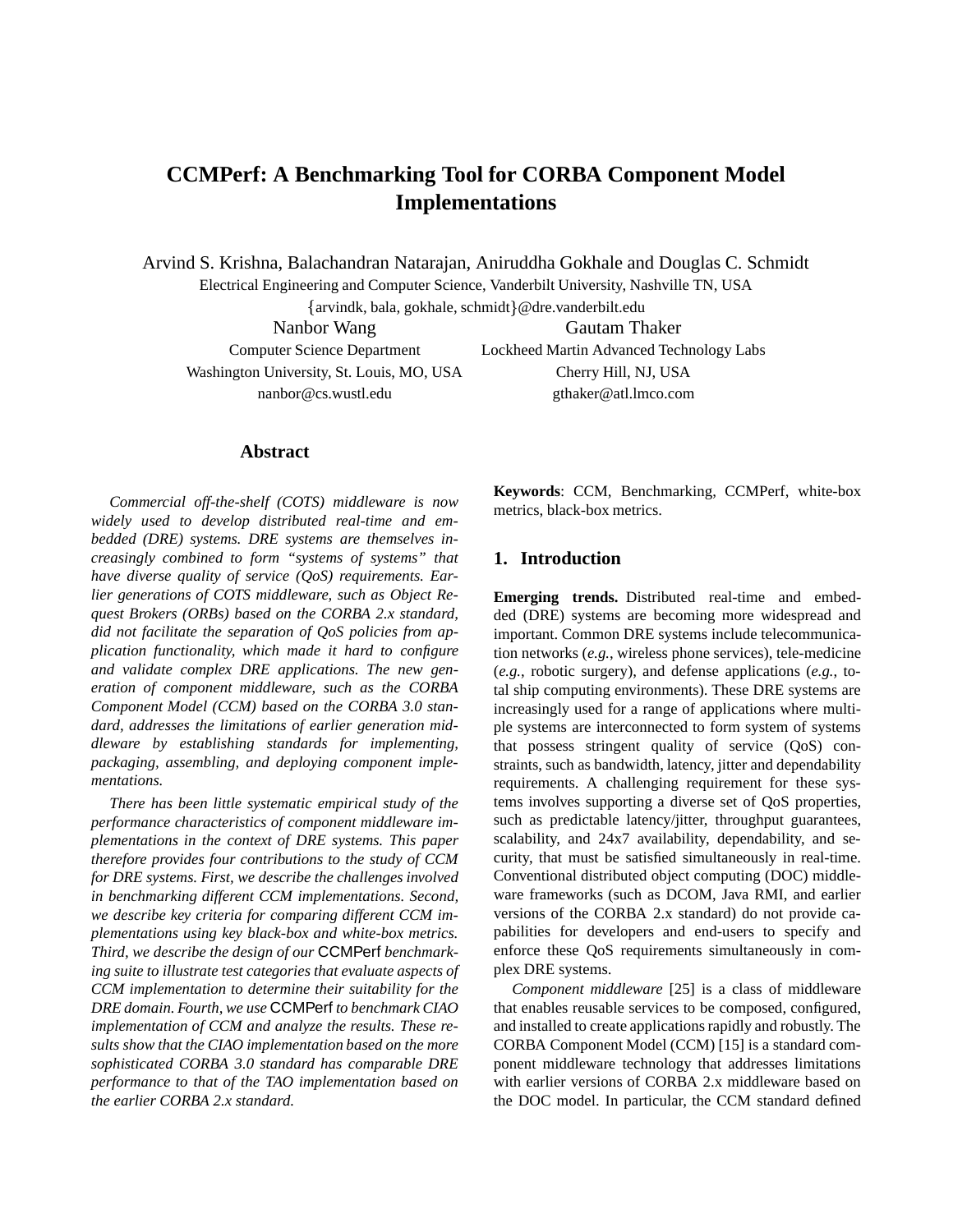by the CORBA 3.x specification extends the CORBA 2.x object model to support the concept of components and establishes standards for specifying, implementing, packaging, assembling, and deploying components.

**Empirically evaluating CCM implementations.** Component middleware in general – and CCM in particular – are a maturing technology base that represents a paradigm shift in the way complex DRE systems have been developed traditionally. For example, component middleware provides higher-level capabilities for developers and endusers to specify and enforce QoS requirements in complex DRE systems. Several implementations of CCM are now available, including the Component Integrated ACE ORB (CIAO) [28], Mico-CCM [12], Qedo [18], and Star-CCM [23]. As CCM platforms mature and become suitable for DRE systems it is desirable to devise a standard set of metrics to compare and contrast different CCM implementations in terms of their:

- *Suitability*, *e.g.*, how suitable is the CCM implementation for DRE applications in a particular domain, such as avionics, total ship computing, or telecom systems?
- *Quality of service*, *e.g.*, does a CCM implementation for the DRE domain provide predictable performance and consume minimal time/space resources?
- *Conformance*, *e.g.*, does a CCM implementation conform to OMG standards by meeting the portability and interoperability requirements defined by the CCM specification?

Earlier efforts, such as the Open CORBA Benchmarking [26] and Middleware Comparator [10] projects, have focused on metrics to compare middleware based on the DOC middleware standard defined by the CORBA 2.x specifications. Our work enhances these efforts by focusing on a previously unexplored topic: *designing a benchmarking framework to compare CCM implementation quality by developing metrics that evaluate the suitability of those implementations for representative DRE applications*. To quantify these comparisons systematically we developed CCMPerf, which is an an open-source<sup>1</sup> benchmarking suite that focuses on *black-box* and *white-box* metrics, using criteria such as latency, throughput, and footprint measures. These metrics can be partitioned into the follow categories:

 *Distribution middleware* tests that quantify the overhead of CCM-based applications relative to applications based on earlier versions of the CORBA 2.x standard that do not support component run-time, configuration, and deployment capabilities.

- *Common middleware services* tests that quantify the suitability of using different implementations of CORBA services, such as Real-time Event [14] and Notification Services [13].
- *Domain-specific middleware* tests that quantify the suitability of CCM implementations to meet the QoS requirements of a particular DRE application domain, such as static linking and deployment of components in an avionics mission computing architecture [21].

This paper provides the following contributions to the study of component middleware implemented in accordance with the OMG CCM standard by describing:

- 1. The challenges involved in benchmarking different CCM implementations,
- 2. The criteria for comparing different CCM implementations using key black-box and white-box metrics, and
- 3. The design of our CCMPerf benchmarking suite that evaluates aspects of CCM implementations to determine their suitability for the DRE domain.

The vehicle used to test, obtain and analyze our results from CCMPerf is the *Component Integrated ACE ORB* (CIAO) [28], which is an open-source<sup>2</sup> implementation of CCM built upon the Real-time CORBA infrastructure of *The ACE ORB* (TAO) [20]. This paper shows how CCM-Perf can be used to collect metrics and evaluate CCM implementations in the DRE domain. Our results show that CIAO and its more sophisticated CORBA 3.x CCM capabilities do not add appreciable overhead relative to its TAO CORBA 2.x foundation.

**Paper organization.** The remainder of this paper is organized as follows: Section 2 provides an overview of the elements in CCM; Section 3 discusses the design of CCMPerf, focusing on the performance experiments it supports; Section 4 analyzes quantitative results obtained by benchmarking CIAO using CCMPerf; Section 5 compares our work with other middleware benchmarking efforts; and Section 6 presents concluding remarks.

# **2. Overview of CCM**

The CORBA Component Model (CCM) forms a key part of the CORBA 3.0 standard. CCM is designed to address the limitations with earlier versions of CORBA 2.x middleware that supported a distributed object computing (DOC) model [5]. Figure 1 depicts the key elements in the architecture of CCM. The remainder of this section describes each of these CCM elements.

<sup>1</sup> CCMPerf is available for download from deuce.doc.wustl. edu/Download.html.

<sup>2</sup> CIAO is also available for download from deuce.doc.wustl. edu/Download.html.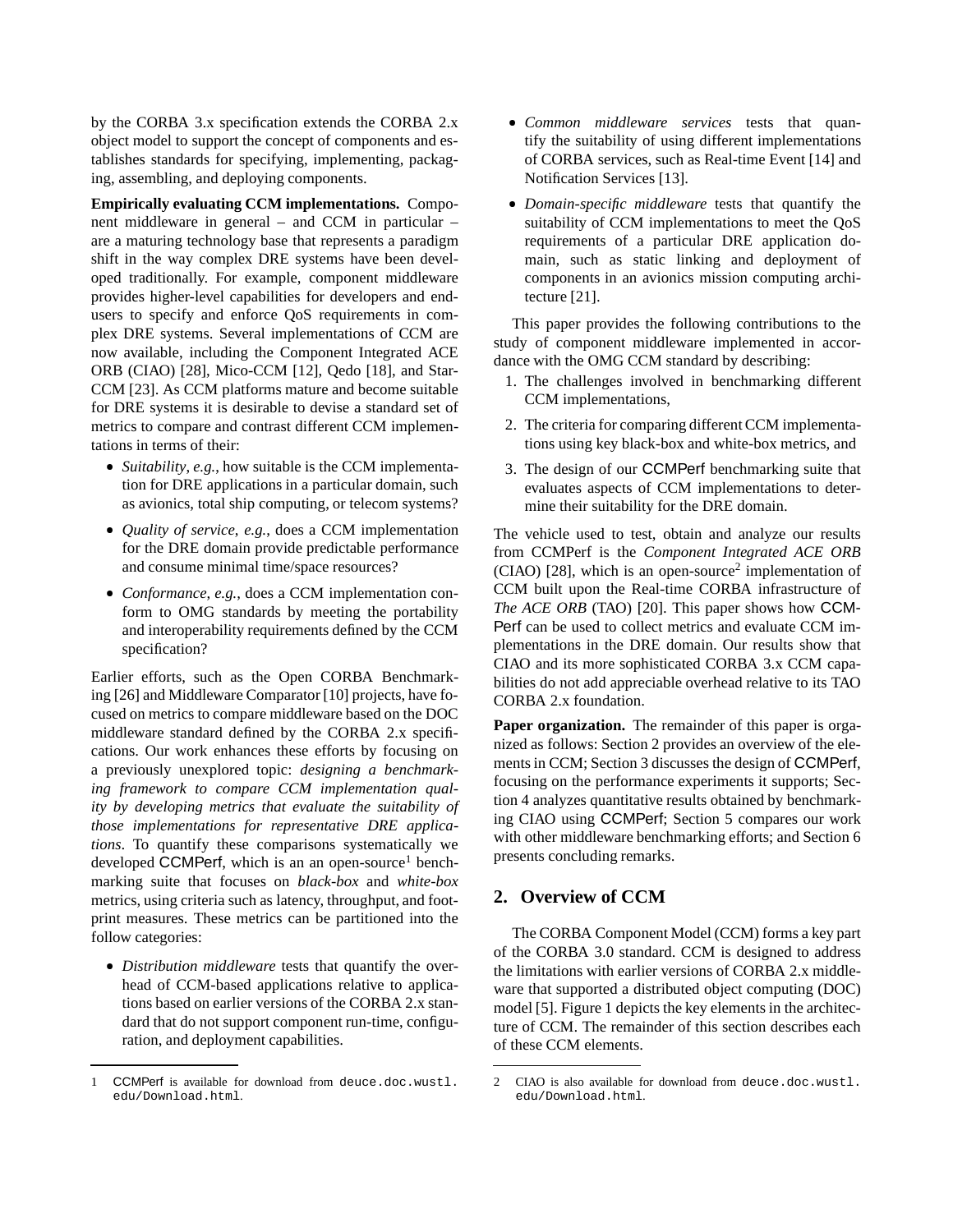

**Figure 1. Elements in the CCM Architecture**

**Components.** *Components* in CCM are implementation entities that collaborate with each other via *ports*. CCM supports several types of ports, including (1) *facets*, which define an interface that accepts point-to-point method invocations from other components, (2) *receptacles*, which indicate a dependency on point-to-point method interface provided by another component, and (3) *event sources/sinks*, which indicate a willingness to exchange typed messages with one or more components.

**Container.** A *container* in CCM provides the run-time environment for one or more components that manages various pre-defined hooks and strategies, such as persistence, event notification, transaction, and security, used by the component(s). Each container is responsible for (1) initializing instances of the component types it manages and (2) connecting them to other components and common middleware services. Developer specified metadata expressed in XML can be used to instruct CCM deployment mechanisms how to control the lifetime of these containers and the components they manage. The meta-data is present in XML files called *descriptors*, which are described in Sidebar 1.

**Component Assembly.** In a distributed system, a component may need to be configured differently depending on the context in which it is used. As the number of component configuration parameters and options increase, it can become tedious and error-prone to configure applications consisting of many individual components. To address this problem, the CCM defines an *assembly* entity to group components and characterize the meta-data that describes these components in an assembly. Each component's meta-data in turn describes the features available in it (*e.g.*, its properties) or the features that it requires (*e.g.*, its dependencies).

CCM assemblies are defined using XML Schema templates, which provide an implementation-independent mechanism for describing component properties and generating default configurations for CCM components. These assembly configurations can preserve the required QoS properties [28] and establish the necessary

### **Sidebar 1: Separating Configuration Concerns in CCM**

Configuration of components in CCM can be performed at different levels of abstraction and involves different tradeoffs. CCM uses XML-based descriptors to configure components. Each descriptor exposes different aspects of a component-based system. This sidebar describes the different types of descriptors defined by the CCM Deployment and Configuration specification [17] and explains how they help separate component confi guration concerns:

- **Component Interface Descriptor (.ccd)**, which describes the interface, ports, and properties of a single component.
- **Implementation Artifact Descriptor (.iad)**, which describes the implementation artifacts (*e.g.*, DLLs and OS platform) associated with a single component.
- **Component Package Descriptor (.cpd)**, which describes multiple alternative implementations of a single component.
- **Component Implementation Descriptor (.cid)**, which describes a specific implementation of a component interface, *i.e.*, if the implementation is monolithic or assemblybased.
- **Component Domain Descriptor (.cdd)**, which describes the composition of domains, *e.g.*, a related set of nodes, inter-connects. and bridges.
- **Component Deployment Plan (.cdp)**, which describes the artifacts (*e.g.*, component implementation and target domain information) for deployment and provides information on how to create component instances from these artifacts.

configuration and interconnections among groups of components.

**Component server.** A *component server* is an abstraction that is responsible for aggregating *physical* entities (*i.e.*, implementations of component instances) into *logical* entities (*i.e.*, distributed application services and subsystems). A CCM component server is a singleton [3] that plays the role of a factory to create containers and standardizes the role of a server process in the CORBA 2.x object model. Each component server is typically assigned a particular set of capabilities within a distributed system.

**Component packaging and deployment.** In addition to the run-time building blocks outlined above, the CCM also standardizes component implementation, packaging, and deployment mechanisms. Packaging involves grouping the implementation of component functionality – typically stored in a dynamic link library (DLL) – together with other meta-data that describes properties of this particular implementation. The CCM Component Implementation Framework (CIF) helps generate the component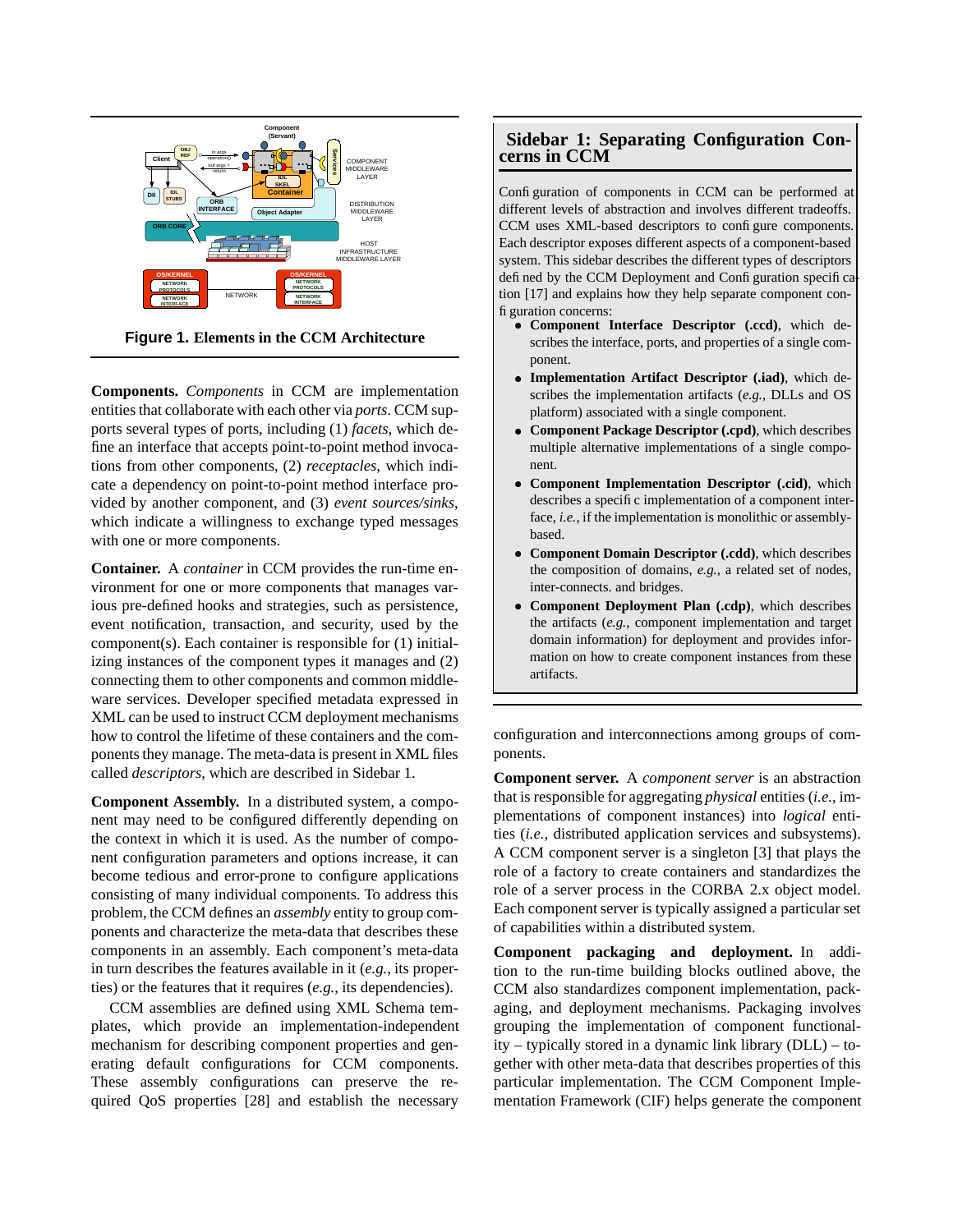implementation skeletons and persistent state management automatically using the Component Implementation Definition Language (CIDL).

**Summary.** Figure 2 depicts the interaction between the various CCM elements discussed in this section. As shown



**Figure 2. Interaction between CCM entities**

in this figure, a deployment application creates an assembly manager that is responsible for creating component assemblies from configuration files. Each of these assemblies are hosted in a component server that plays the role of a factory to create containers, which provide the execution environment for the components. A component home is a factory that manages the lifecycle of one type of component.

Figure 1 illustrates how CCM is a layer residing atop an ORB that leverages ORB functionality (such as connection management, data transfer, (de) marshaling of messages, and management and data transfer) event/message demultiplexing) and higher-level CORBA services (such as and higher-level CORBA services (such as Load Balancing, Transaction, Security, and Persistence). CCM applications may therefore incur additional overhead compared to their CORBA 2.x counterparts in the form of additional processing in the code-path (*i.e.*, additional function calls) and data-path (*i.e.*, parameter passing between the underlying ORB and the CCM layers). Since this processing can occur in the critical path of every request/response the overhead may be non-trivial. The remainder of this paper presents key criteria and empirical results that compare CCM implementations and presents empirical results that quantify the overheads added by the CIAO CCM implementation.

# **3. Overview & Design of** CCMPerf

The goals of CCMPerf are to create comprehensive benchmarks that allow users and CCM developers to:

- 1. Evaluate the overhead CORBA 3.x CCM implementations impose above and beyond CORBA 2.x implementations that are based on the earlier-generation DOC model.
- 2. Devise and apply benchmarks that systematically identify performance bottlenecks in popular CCM implementations.
- 3. Compare different CCM implementations in terms of key metrics, such as latency, throughput, and other performance criteria.
- 4. Develop a framework that automates benchmark tests and facilitates seamless integration of new benchmarks.

This section describes the key challenges involved in developing a benchmarking suite for CCM to address the goals outlined above and shows how these challenges were addressed by CCMPerf. We also illustrate the three experimentation categories in CCMPerf and present a sample of empirical results obtained from applying CCMPerfto CIAO CCM middleware.

# **3.1. CCM Benchmarking Challenges and Their Resolutions**

During the design of CCMPerf we encountered a number of challenges, including (1) heterogeneity in CCM implementations, (2) differences in quality of CCM implementations, (3) differences in application domains, and (4) heterogeneity in hardware and software platforms. We describe each of these challenges below and discuss how we resolve them in CCMPerf.

#### **3.1.1. Heterogeneity in CCM Implementations**

**Context.** CCM implementations use different tools and mechanisms to develop and configure applications, *e.g.*:

- CCM header files are not standardized by the OMG. Moreover, the process of obtaining the generated files (*e.g.*, the compilation chain for the different descriptor files explained in Section 2) used by CCM is specific to each ORB and its CCM implementation.
- Conformance to CCM features, such as automation of component assembly, is inconsistent across CCM implementations.

**Problem.** A benchmarking framework should encapsulate implementation heterogeneity to ensure its tests are (1) *representative*, *i.e.*, test equivalent configurations and (2) *repeatable*, *i.e.*, be amenable to continuous benchmarking. Of course, these challenges are a microcosm of the issues that CCM application developers must address to ensure portability across heterogeneous CCM implementations.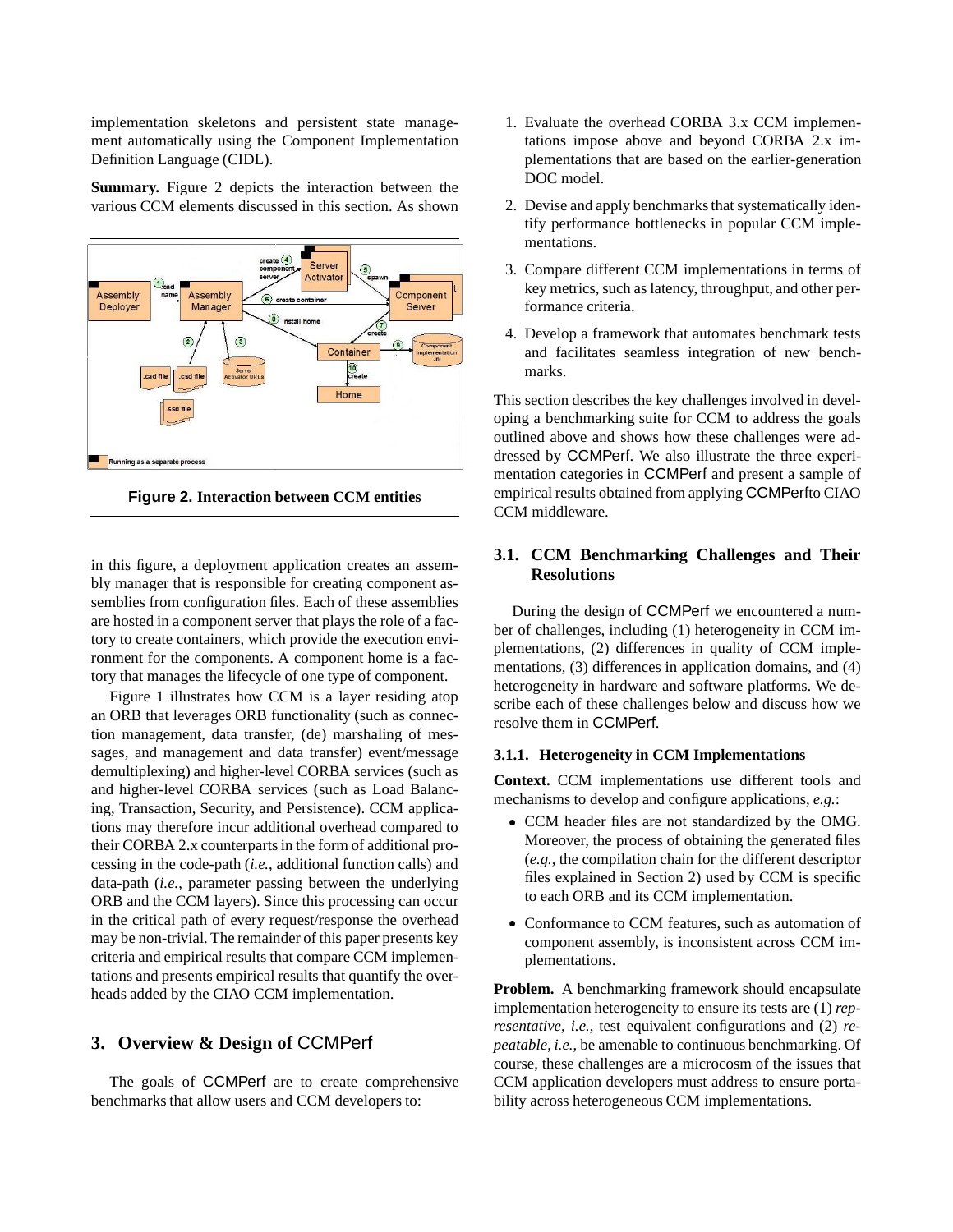**Solution.** To shield CCMPerf from CCM implementation heterogeneity we developed a set of scripts to configure and run its benchmarking tests. These scripts automatically generate CCM platform-specific code and project build files for each implementation. The scripts are similar to the COR-BAConf project [19] that provides autoconf support for CORBA 2.x ORBs.

#### **3.1.2. Difference in Quality of CCM Implementations**

**Context.** CCM implementations differ in the data structures and algorithms they use internally, which affects the QoS they can deliver to DRE applications.

**Problem.** Evaluating these differences requires instrumenting the code within the ORB/CCM implementation, which presents the following challenges:

- A thorough understanding of CCM implementations is needed to instrument CCM middleware with probes that measure performance accurately. No systematic body of knowledge yet exists, however, that identifies the critical features within CCM where instrumentation points should be added.
- CCM implementations are layered architectures, which makes it necessary to isolate each layer to measure its influence on overall end-to-end application performance. Since ORB-specific configuration options influence the presence/absence of these layers it is hard to identify the set of steps within each layer for every combination of configuration options.

**Solution.** As discussed in Section 3.2, CCMPerf provides benchmarks that use a combination of white-box and blackbox metrics to evaluate CCM quality of implementation issues.

#### **3.1.3. Differences in CCM Configuration Options**

**Context.** CCM implementations differ in the configurable parameters they provide to tune performance, *e.g.*, run-time configuration options (such as the number of threads, logging levels, and locks) that can be enabled to fine tune different CCM implementations.

**Problem.** The presence of implementation-specific CCM configuration options yields the following challenges:

- The same set of configuration options many not be supported by all CCM implementations, *e.g*, CIAO allows applications to configure the type of locks used within the ORB, whereas Mico-CCM does not support this feature.
- An implementation can be optimized for a given set of configurations, yet perform poorly for other configurations, *e.g.*, Mico-CCM is optimized for singlethreaded applications and performs poorly in multithreaded configurations.

**Solution.** To ensure equivalent configurations, CCMPerf provides automated scripts to configure and run each test. The scripts capture the options that are used in different implementations to obtain equivalent CCM configurations. To ensure consistent hardware and OS configurations CCM-Perf tests are run using EMULab [30] and Lockheed Martin Advanced Technology Lab's (ATL) Middleware Comparator framework [10]. These testbeds support systematic testing conditions that enable equivalent comparisons of performance differences between CCM implementations. ATL's Middleware Comparator framework also allows experiment data to be accessed via a convenient web interface (www. atl.external.lmco.com/projects/QoS/).

#### **3.1.4. Differences in Application Domain**

**Context.** Each CCM implementation can be tailored for a particular application domain, *e.g.*, the CIAO CCM implementation is tailored for the DRE domain, whereas Mico-CCM is targeted for the general-purpose distributed computing domain.

**Problem.** Different domains of applicability pose the following challenges:

- *Use cases may change across domains*, *e.g.*, some DRE applications require that total startup time be performed in under two seconds [22]. Component middleware catering to the DRE domain often needs to be optimized to meet this requirement, whereas middleware for general-purpose distributed computing might not require such optimizations.
- *QoS requirements may change across domains.* Certain metrics (such as predictable end-to-end latency and static/dynamic memory footprint) are important in the DRE domain, but are often less important in other domains, such as enterprise and desktop computing.

**Solution.** To evaluate domain-specific suitability, we provide scenario-based tests and/or enactments of specific use cases deemed important in a given domain, such as the DRE domain. In this context, we are evaluating CCM implementations using the scenarios present in the Boeing Bold Stroke Prism component model described in Section 3.2.

#### **3.2. CCMPerf Benchmark Design**

We now describe the design of CCMPerf, focusing on its three experimentation categories and the metrics collected in each of the categories. The benchmarking tests in CCMPerf focus on black-box and white-box metrics, as discussed below.

*Black-box metrics.* Black-box metrics are performance evaluation techniques that do not require instrumentation of software internals to select and analyze benchmark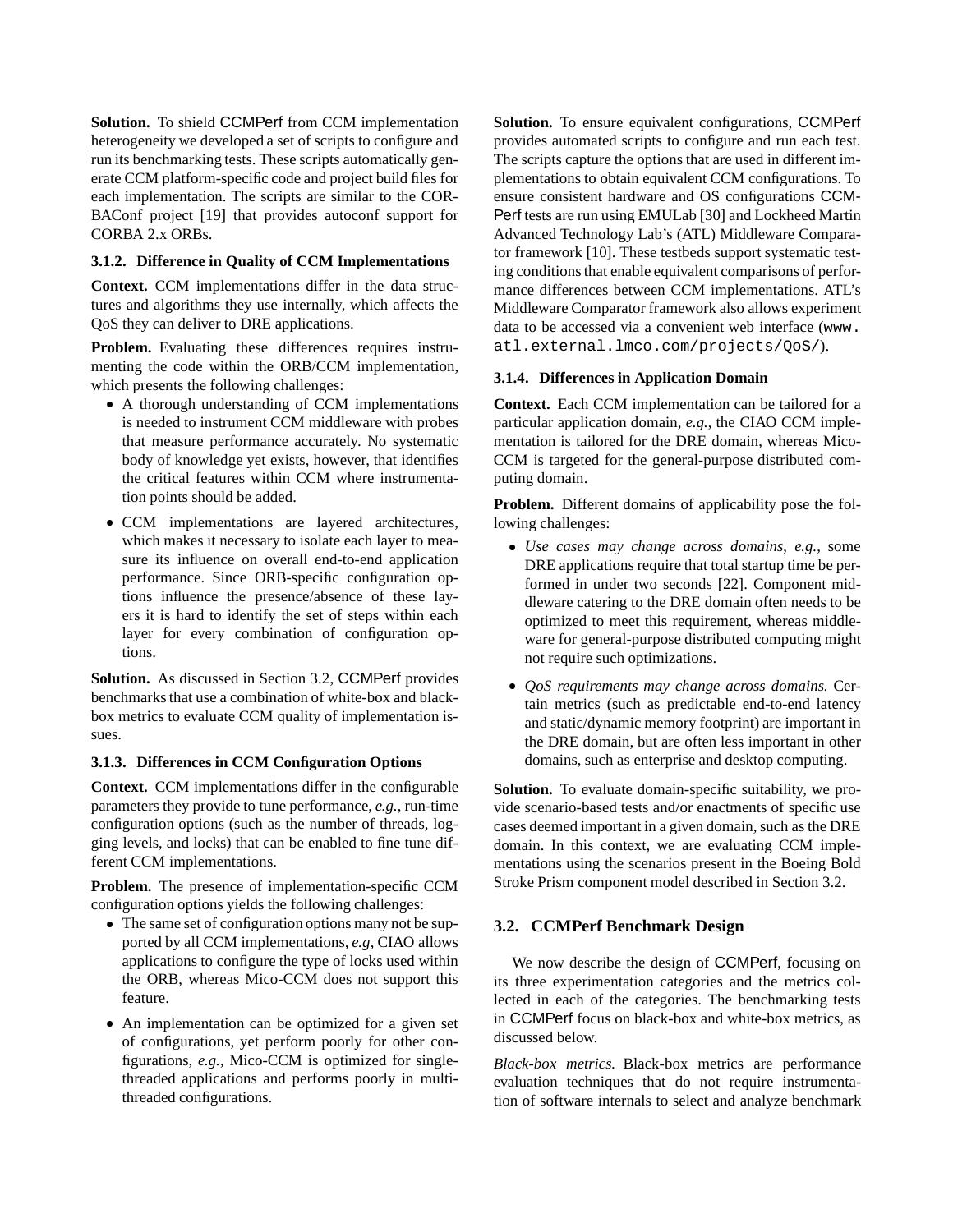data. CCMPerf can be used to benchmark CCM implementations without knowledge of their internal structure by using standard operations published in the CCM interfaces and without modifying CCM ORB internals. The black-box performance metrics supported by CCMPerf include:

- *Round-trip latency*, which measures the response time for a twoway operation with a single type of parameter, such as an array of CORBA: : Long.
- *Throughput*, which compares the (1) number of events per second processed at the component server and (2) number of requests per second at the client.
- *Jitter*, which measures the variance in round-trip latency for a series of requests.
- *Collocation performance*, which measures response time and throughput when a client and server are in the same process vs. across processes on the same and different machines.
- *Data copying overhead*, which compares the variation in response time with an increase in request size to determine whether a CCM implementation incurs excessive buffer copying relative to a CORBA 2.x-based ORB.
- *Footprint*, which measures the static and dynamic footprint of a CCM implementation to determine whether it is suitable for memory-constrained DRE systems.

CCMPerf can measure each of these metrics in (1) singlethreaded and (2) multi-threaded configurations on servers and clients.

*White-box metrics.* White-box metrics are performance evaluation techniques that employ explicit knowledge of software internals to select and analyze benchmark data. Unlike black-box metrics, white-box metrics evaluate performance by instrumenting the software internals with probes. The white-box performance metrics supported by CCMPerf include:

- *Functional path analysis*, which identifies CCM layers above the ORB and adds instrumentation points to determine the time spent in these layers. CCMPerf can analyze jitter by measuring the variation in the time spent in each layer.
- *Lookup-time analysis*, which measures the variation in lookup-time for certain operations, such as finding component homes, obtaining facets, and obtaining a component instance reference given its key.
- *Context switch overhead*, which measure the time required to interrupt the currently running thread and switch to another thread in multi-threaded configurations.

The benchmarking tests in CCMPerf can be categorized into the general areas discussed below. Each area then uses a range of black-box and white-box metrics to compare CCM implementations.

**Distribution middleware benchmarks.** These CCMPerf benchmarks employ black-box and white box metrics that measure various aspects of distribution middleware performance overhead, *e.g.*, for a given ORB and its CCM implementation the round-trip metric measures the increase in response time incurred by the CCM implementation beyond the CORBA 2.x DOC model support. Each CCM implementation resides atop a CORBA ORB. The ORB manages various network programming tasks, such as connection management, data transfer, (de)marshaling, demultiplexing, and concurrency. CCM implementations may add additional overhead to the underlying CORBA ORB, as explained in Section 2. Application developers and end-users can apply CCMPerf's distribution middleware benchmarks to evaluate how well CCM implementations meet their endto-end QoS requirements. These benchmarks can also benefit users who are considering moving from DOC middleware to component middleware so they can quantify the pros and cons of such a transition.

**Common middleware services benchmarks.** These CCMPerf benchmarks quantify the performance of various implementation choices associated with integrating common middleware services within CCM containers. CCM leverages many standard services and features, as described in Section 2. CCM implementations can either use the standard CORBA service specifications or they can use customized implementations of these services. If CCM implementations use a publish/subscribe model, they can use the standard CORBA Notification and/or Event Services [14] or use a customized implementation (such as the TAO Real-time Event Service [6] or the OMG Data Distribution Service [16].

To benchmark the scenario where a container uses an event channel to publish events, CCMPerf measures the overhead introduced by extra (de)marshaling and indirection costs incurred within the container for publishing the events to the all the receivers. Black-box and white-box metrics defined in the Section 3.2 are also used to empirically compare and contrast the implementation choices for a particular application domain.

**Domain-specific middleware benchmarks.** The characteristics of an application domain often influence the selection and suitability of a particular service and/or its implementation. We therefore designed the CCMPerf benchmarking test suites to use the black-box and white-box metrics defined in the Section 3.2 to empirically compare and contrast the implementation choices for a particular application domain. These CCMPerf benchmarksinclude black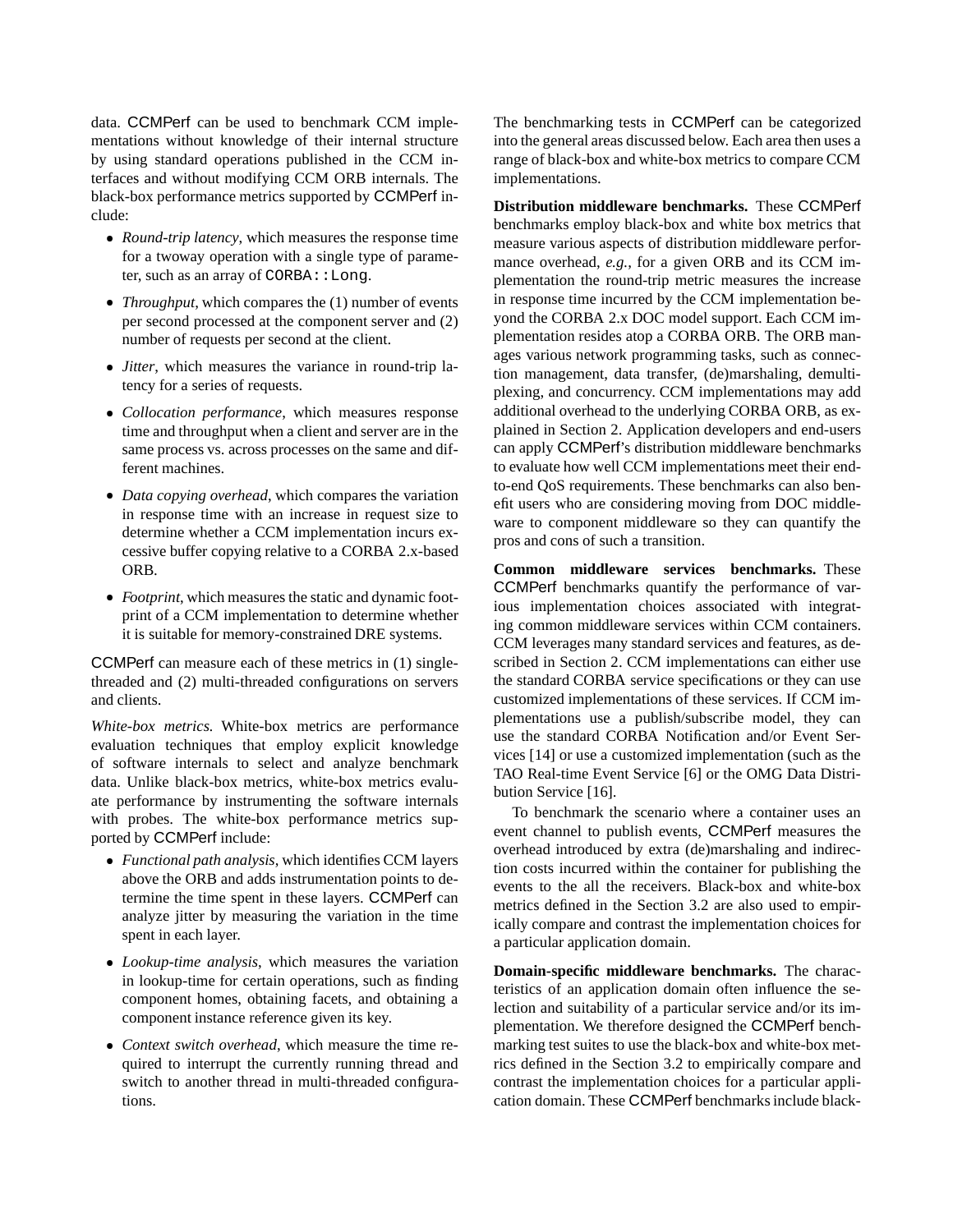box and white-box tests tailored for key domain-specific middleware use cases that occur in certain domains, such as Boeing's Bold Stroke Prism platform [22] that supports avionics mission computing in the DRE domain.

The purpose of these tests is to identify whether a given CCM implementation can meet the QoS requirements for a particular domain, *e.g.*, an organization might have a large number of components that need to be deployed within a certain amount of time. In the DRE domain, for instance, Boeing's Bold Stroke Prism architecture has several use cases with stringent timing constraints.

This category of benchmarks also include tests that analyze domain-specific CORBA implementations (such as Real-time CORBA) and protocols with real-time properties (such as the Stream Control Transmission Protocol [4]) standardized by the OMG. Although the CCM specification itself does yet not explicitly standardize real-time extensions, CCM implementations such as CIAO that target the DRE domain support the integration of Real-time CORBA and SCTP with CCM.

#### **3.3. Summary**

}; }

Benchmarking feature-rich component middleware implementations, such as CCM, poses several challenges. This section described how the design of CCMPerf (1) addresses the heterogeneity of CCM implementations, such as differences in configuration options, implementation quality, and domain of application, (2) provides black-box and whitebox metrics to compare and contrast CCM implementations, and (3) consolidates tests into categories that clarify the structure of the benchmarks and facilitate the integration of new benchmark tests.

# **4. Empirically evaluating CIAO using** CCM-Perf

This section presents distribution middleware and domain-specific benchmarks for CIAO. These experiments evaluate many of the black-box (round-trip latency, throughput, jitter, and collocation latency, throughput and jitter) and white-box (functional-path analysis) metrics described in Section 3. We also analyze the empirical results to evaluate the suitability of CIAO for DRE applications.

The following IDL interface was used for all the experiments:

```
module Test {
interface RoundTrip {
   // Use a timestamp to measure the
  // roundtrip delay
  typedef unsigned long long Timestamp;
  Timestamp test_method (in Timestamp send_time);
```
As shown in the RoundTrip interface, the communication entities exchange timestamps set at the client and propagated to the server. This design enables experimenters to set/unset time-probes at various points in the call-path and propagate them via this interface. For example, to compute the round-trip latency, experimenters compute the difference between the current time and the one encoded in the time-stamp.

Although both CIAO and TAO support a variety of configuration options [11], we make the following assumptions for this options, we make the following assumptions for this analysis:

- 1. Native exception handling was enabled
- 2. Servants are normal CORBA servants that inherit from PortableServer::ServantBase, *i.e.*, we do not consider the CORBA dynamic invocation interface (DII) and dynamic skeleton interface (DSI), which are inappropriate for most DRE systems
- 3. Logging was disabled
- 4. The ORB was configured to run in single-threaded mode and
- 5. No proprietary policies were associated with the ORB.

These assumptions are representative of a common class of DRE applications that apply ORB middleware.

#### **4.1. Distribution Middleware Benchmarks**

This section presents analysis of the *back-box* and *whitebox* tests that quantify the overhead of CIAO over the base TAO ORB. All experiments presented were performed on an Intel Pentium IV 2.0 Ghz processor with 512 MB of main memory. For these experiments, TAO version 1.3.5 and CIAO 0.3.5 were compiled using the Timesys GNU g++ compiler version 3.2.2 and executed using on Linux 2.4.21-timesys-4.1.147 kernel. Each experiment was run in the Timesys Linux real-time scheduling class and a sample size of 250,000 data points was used for the resulting analysis.

**4.1.1. Black-box Analysis** In the *black-box* experiments, a client issued two-way operations at the fastest possible rate, while the server performed a minimal but non-trivial operation of cubing the data it received. Several blackbox metrics were collected including, round-trip latency, throughput, jitter, collocation performance and data copying overhead analysis. These experiments quantify the overhead of CCM for normal CORBA operations.

**Experiment description.** The experiments consider the following usage scenarios in which an end-user may use CCM: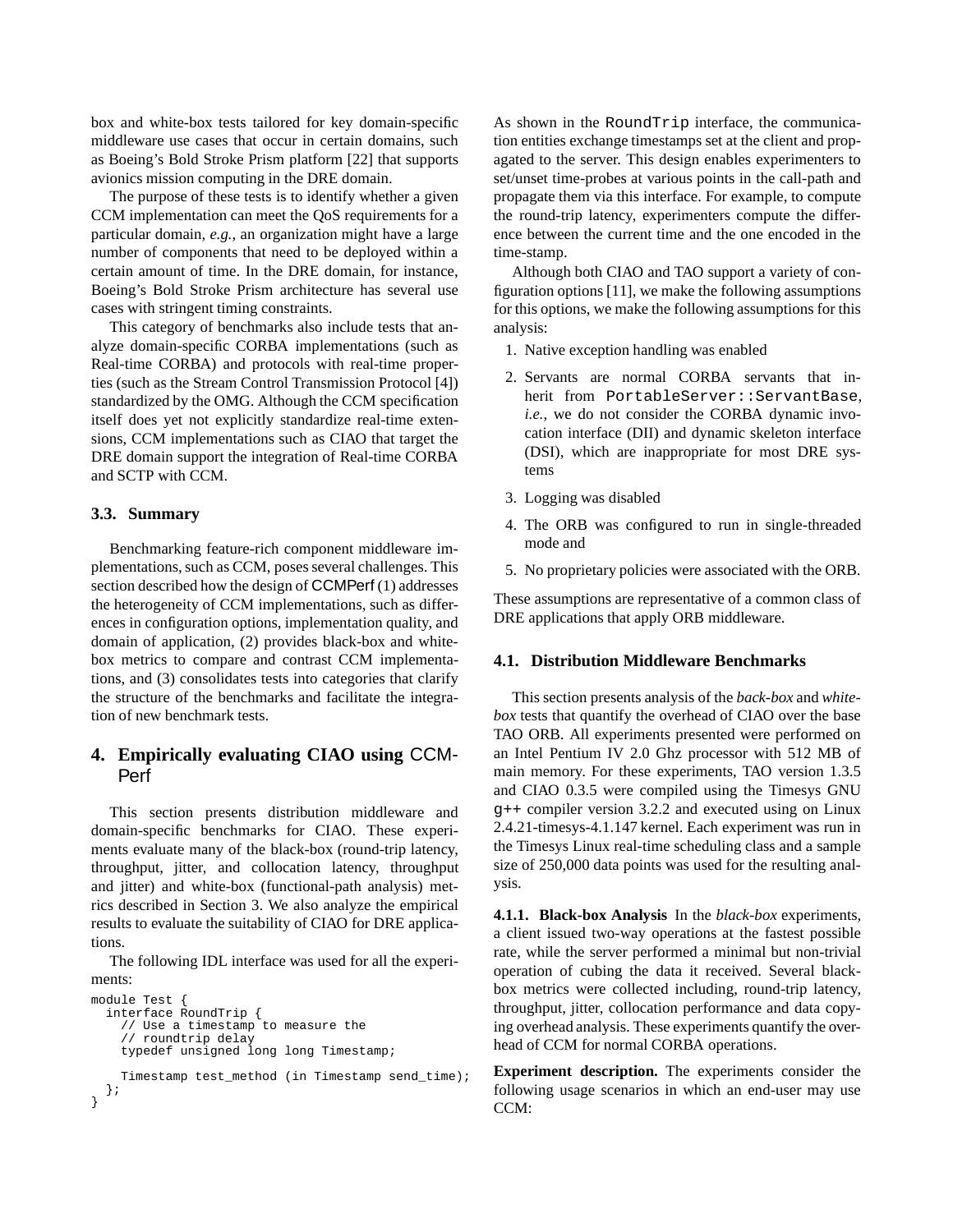- 1. A CORBA 2.0 Server interacting with a CORBA 2.0 client,
- 2. A CORBA 2.0 Server interacting with a CCM Component (playing the role of the client) and
- 3. A CCM component (playing role of server) interacting with a CORBA client
- 4. A CCM component interacting with another CCM component (playing both client and server roles)

These four use cases represent all the possibilities of mixing and matching a CCM component with CORBA servers/clients. For each of the above interaction scenarios, we examined the following four combinations:

- 1. **TAO-TAO** a TAO server interacting with a TAO client,
- 2. **CIAO-TAO** a CIAO component interacting with a TAO client,
- 3. **TAO-CIAO** a TAO server interacting with a CIAO component and
- 4. **CIAO-CIAO** a CIAO component(server) interacting with another CIAO component (client).

The TAO-TAO interaction servers as the baseline to compute the overhead added by other combinations.

**Round-trip analysis.** This section analyzes the results of benchmarks that measure the average latency, 99% bound, the dispersion and worst-case behavior.



 *Average measures* – Figure 3 shows that average latency for all the four case is nearly the same with TAO-TAO scenario having the minimum average latency of  $\sim$ 93.07  $\mu$ secs and CIAO-CIAO scenario having maximum latency of  $\sim$ 100.54  $\mu$ secs. Using the average-case, therefore, the overhead added by CCM over CORBA is  $\sim$ 8  $\mu$ secs.

- *Dispersion measures* The term predictability has different connotations in different disciplines. For example, in real-time scheduling theory, a predictable system means that each task always meets its deadline. For these experiments, we define *predictability* as the measure of standard deviation of the data points. As seen from the above figure the dispersion measures for all the four cases are comparable to that of the baseline TAO-TAO case of  $\sim$ 4.5. These measures show that the use of CIAO does not degrade predictability by increasing jitter.
- *Maximum measures* The 99% and worst-case measures for all the four scenarios display behavior similar to the average measures. The 99% values are very close to the average indicating predictable latency. However, all the four scenarios do incur high worst-case measures. The worst-case measures for CIAO-CIAO scenario was marginally higher than all the cases. These results show that CIAO has worst-case measures similar to that of TAO.



Figure 4, shows the throughput, *i.e.*, number of requests issued at the client side/second. As shown in the figure, the use of CIAO in all scenarios does not unduly degrade throughput. The throughput for TAO-TAO case was the most,  $\sim$ 10,267 events/sec, while CIAO-CIAO case was the least,  $\sim$ 9676 events/sec. Using the CIAO-CIAO interaction as the worst-case scenario and TAO-TAO interaction as the best case, the overhead added by CCM is  $\sim$  5.6%.

**Collocation analysis.** This section analyzes the results of benchmarks that measure the average latency, 99% bound,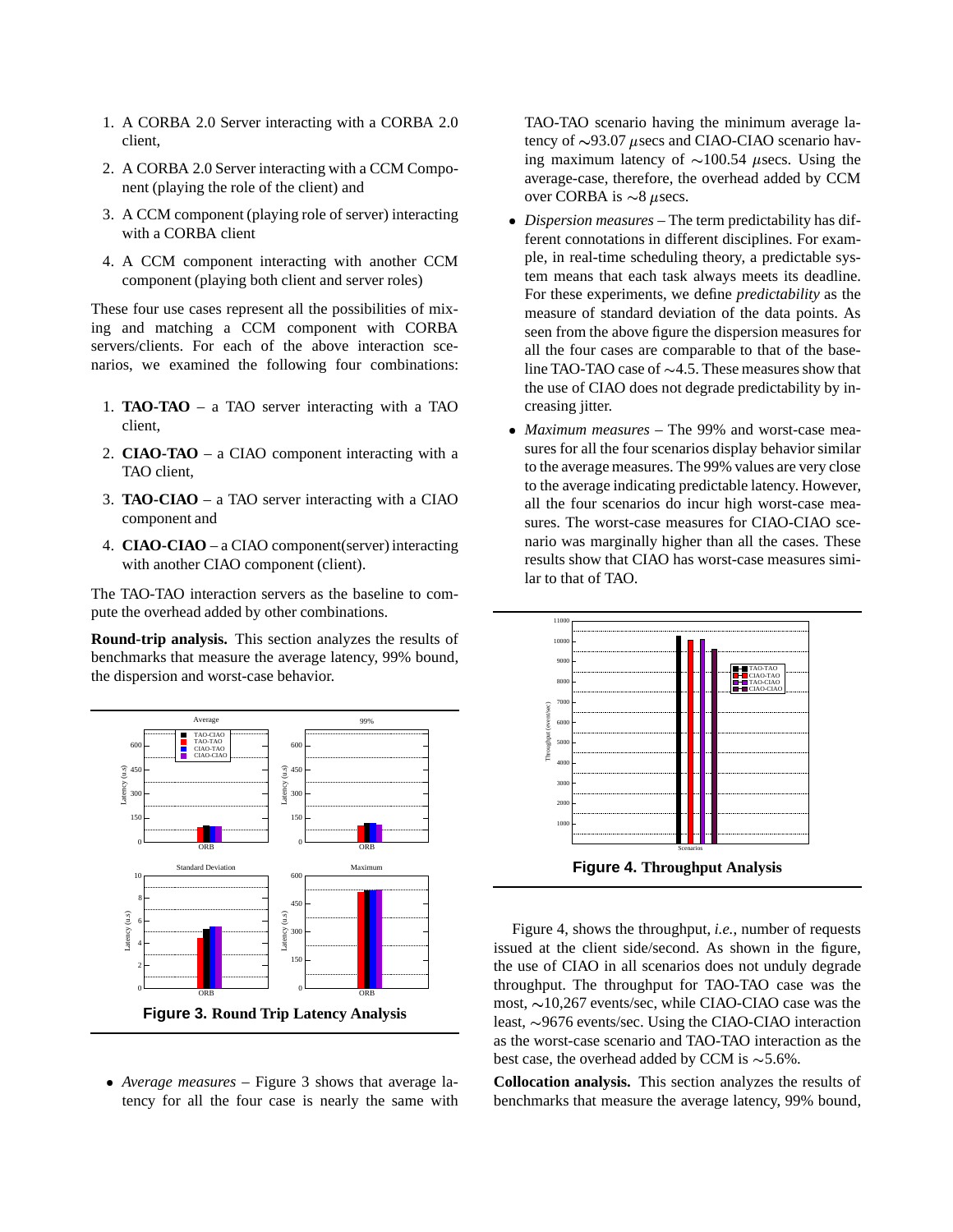the dispersion and worst-case behavior for round trip operations in collocated mode, *i.e.*, within the same address space. In the case of CIAO, the interacting collocated components reside within a single component server process. For this experiment, the only possible interaction scenarios are the TAO-TAO and CIAO-CIAO cases. For our experiments, we consider only the *thru poa* collocation strategy [29] since the *direct* collocation strategy optimization is not permissible for CIAO. Direct collocation bypasses the POA to make invocations directly on the servant. CCM uses a "glue servant" registered with a POA to decouple the actual implementation from the POA, which requires all calls to go through the POA and making it impossible to use direct collocation. In addition, CIAO uses the POA to load the servant implementation on-demand, necessitating the use of a POA.



- *Average measures* Figure 5 depicts the average round-trip latency in collocated mode. As shown in the figure, the average latencies for CIAO-CIAO scenario are  $\sim$ 2  $\mu$ secs. The overhead imparted by CIAO over TAO is thus  ${\sim}0.4$   $\mu$ secs.
- *Dispersion measures* The dispersion measures reveal that CIAO-CIAO case is comparable to that of TAO-TAO case. This result shows that the use of CIAO does not degrade predictability in the collocated mode relative to TAO.
- *Maximum measures* The 99% bound for both the cases are  $\sim$  2  $\mu$  secs. Thus, for both the cases 99% of the observed samples are below  $\sim$ 2  $\mu$ secs. The worst-case measures for CIAO are again comparable to that of TAO-TAO case, which illustrates that CIAO has worstcases measures similar to that of TAO in collocated mode.

| ORB       | Throughput (events/sec) |
|-----------|-------------------------|
| TAO-TAO   | 385,370                 |
| CIAO-CIAO | 323.832                 |

**Table 1. Collocation Performance: Throughput**

Table 1 tabulates the collocation throughput, *i.e.*, number of client-requests/sec. As shown in the table, CIAO adds  $\sim$ 15% overhead on top of TAO's collocation mechanism. This overhead stems from the additional call path that has to be traversed in CIAO. The additional steps required include (1) operation on the servant glue code and (2) actual method invocation on the executor. The white-box experiments discussed in Section 4.1.2 analyzes the functional path within CIAO to pinpoint where the overhead arises.

**Data copying overhead analysis.** These experiments measure roundtrip latency for exchanging n bytes of octets for TAO-TAO and CIAO-CIAO scenarios. The number of octets are varied from 4 to 64 K.B by powers of 2. The variation in round-trip latency with increase in message size is tabulated. The motivation of this analysis is to quantify additional data copying overhead incurred when request traverses various middleware layers the along the data-path. For larger message sizes, any additional overhead incurred is easily revealed. We now analyze the results of benchmarks that measure the average latency, 99% bound, the dispersion, and worst-case behavior for data copying overhead.



 *Average measures.* – Figure 6 illustrates the average round-trip latency values for TAO-TAO and CIAO-CIAO. As shown in the figure, for both TAO and CIAO, latency increases with an increase in request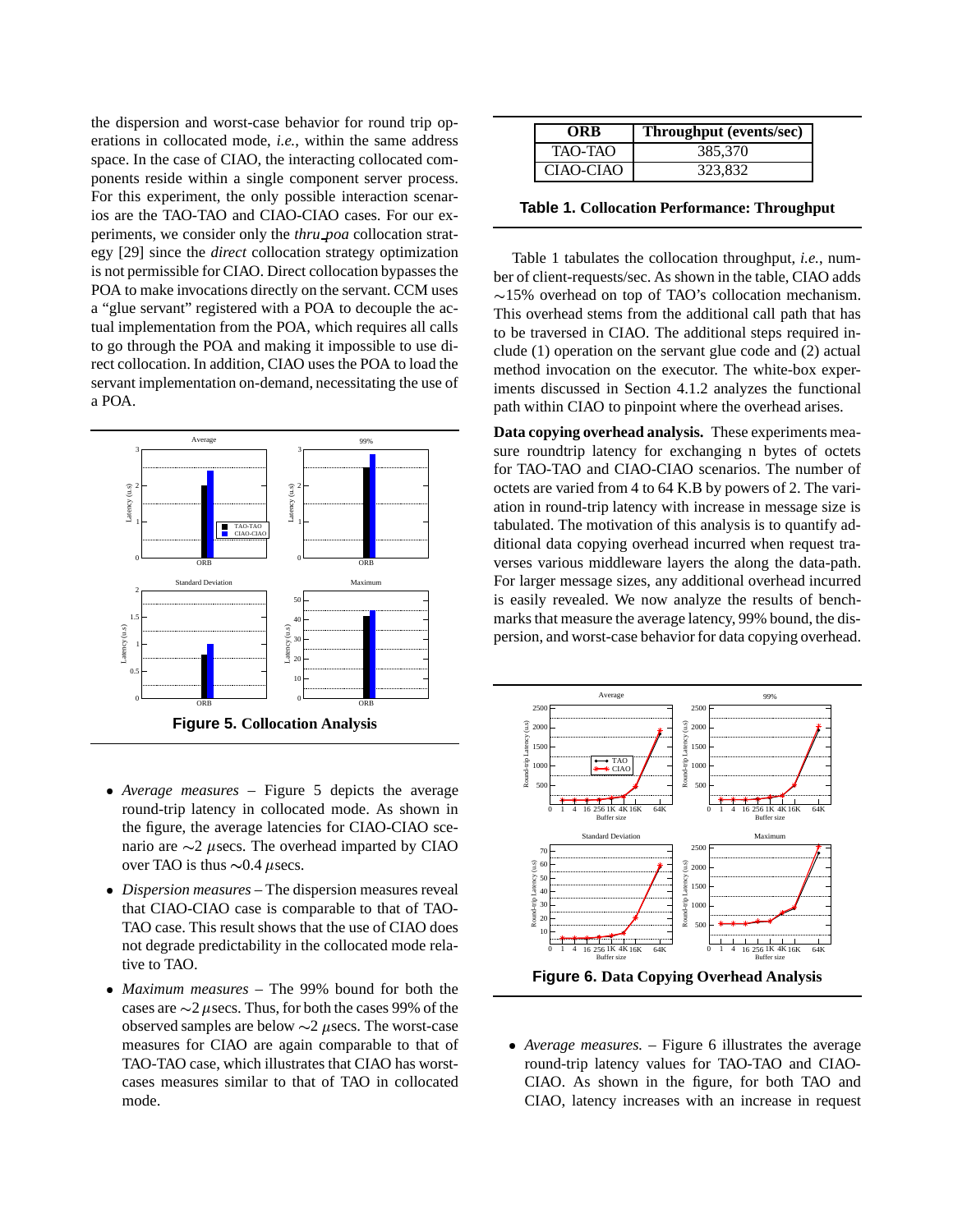size, the increase gradual up to message size of 4 K.B, after which there is a sharp increase. The results show that latency measure for CIAO are comparable and in many cases the same as that of TAO, *e.g.*, for message size of 4K.B, latency for CIAO  $(\sim 205 \mu \text{secs})$  is nearly the same as TAO ( $\sim$ 202  $\mu$ secs). This indicates that CIAO does not incur any additional data copying overhead along the critical request processing path.

- *Dispersion measures.* The dispersion measures for both TAO and CIAO display a trend similar to the average. For smaller messages sizes, both CIAO and TAO values are flat, indicating high predictability. For very large message sizes, the predictability degrades considerably. The increase in dispersion is not specific to TAO, *i.e.*, observed in other ORBs<sup>3</sup> and is influenced by external factors, such as cache misses for very large payload sizes. The similarity in the dispersion measures for both CIAO and TAO show that CIAO is as predictable as TAO.
- *Maximum measures.* The 99% bound for both CIAO and TAO is close to the average and display trend similar to average-case. The worst-case measures for CIAO are comparable to that of TAO, *e.g.*, for request size of 16 K.B, the worst-case measure for CIAO  $(\sim)927$  $\mu$ secs) is nearly same as that of TAO ( $\sim$ 923  $\mu$ secs). These results indicate that the worst-case behavior of CIAO is comparable to TAO.

**4.1.2. White-box Analysis** In the *white-box* experiments, a client issued two-way operations at the fastest possible rate, while the server performed a minimal but non-trivial operation of cubing the sent data. Functional-path analysis metrics are collected that quantify the overhead of the additional code path traversed by a CCM implementation such as CIAO, for processing a remote client request.

**Functional path analysis.** Figure 7, depicts the critical code path traversed by a remote request for TAO-TAO and CIAO-CIAO scenarios. As shown in the figure, CIAO incurs two additional method calls (1) to the generated servant from the POA and (2) to the executor that implements the functionality. The motivation for this experiment is to quantify this overhead imposed by CCM.

*Result analysis.* We now analyze the results of benchmarks that measure the average latency, 99% bound, the dispersion, and worst-case behavior for functional path analysis.

 *Average measures* – Figure 8 illustrates the results for both TAO and CIAO. As shown in the figure, the TAO results represent latency for a normal servant upcall,



**Figure 7. Critical Code Path for TAO-TAO & CIAO-CIAO Scenarios**



while the CIAO results denote the latency corresponding to TAO, plus the additional code path needed for CCM. The results indicate that this extra code path leads to an overhead of  $\sim$  1.5  $\mu$ secs, which shows that CIAO adds processing overhead in the critical code path. This overhead stems from conformance to the CCM specification (in particular the need to use a generated "glue servant") that necessitates the additional indirection.

- *Dispersion measures* The dispersion measures reveal that results of CIAO and comparable to that of TAO  $\sim$ 0.75  $\mu$ secs. These results show that use of CIAO does not sacrifice predictability in the critical code path of component based systems.
- *Maximum measures* The 99% bound for both TAO and CIAO are comparable to the average measures indicating predictable behavior. The worst-case measures for both TAO and CIAO show trend similar to the average- and worst-case measures, though worstcase measures for CIAO are marginally higher.

<sup>3</sup> Detailed results for other Java and C++ ORBs are available from /www.atl.external.lmco.com/projects/QoS/ compare/dist\_oo\_compare\_ipc.html.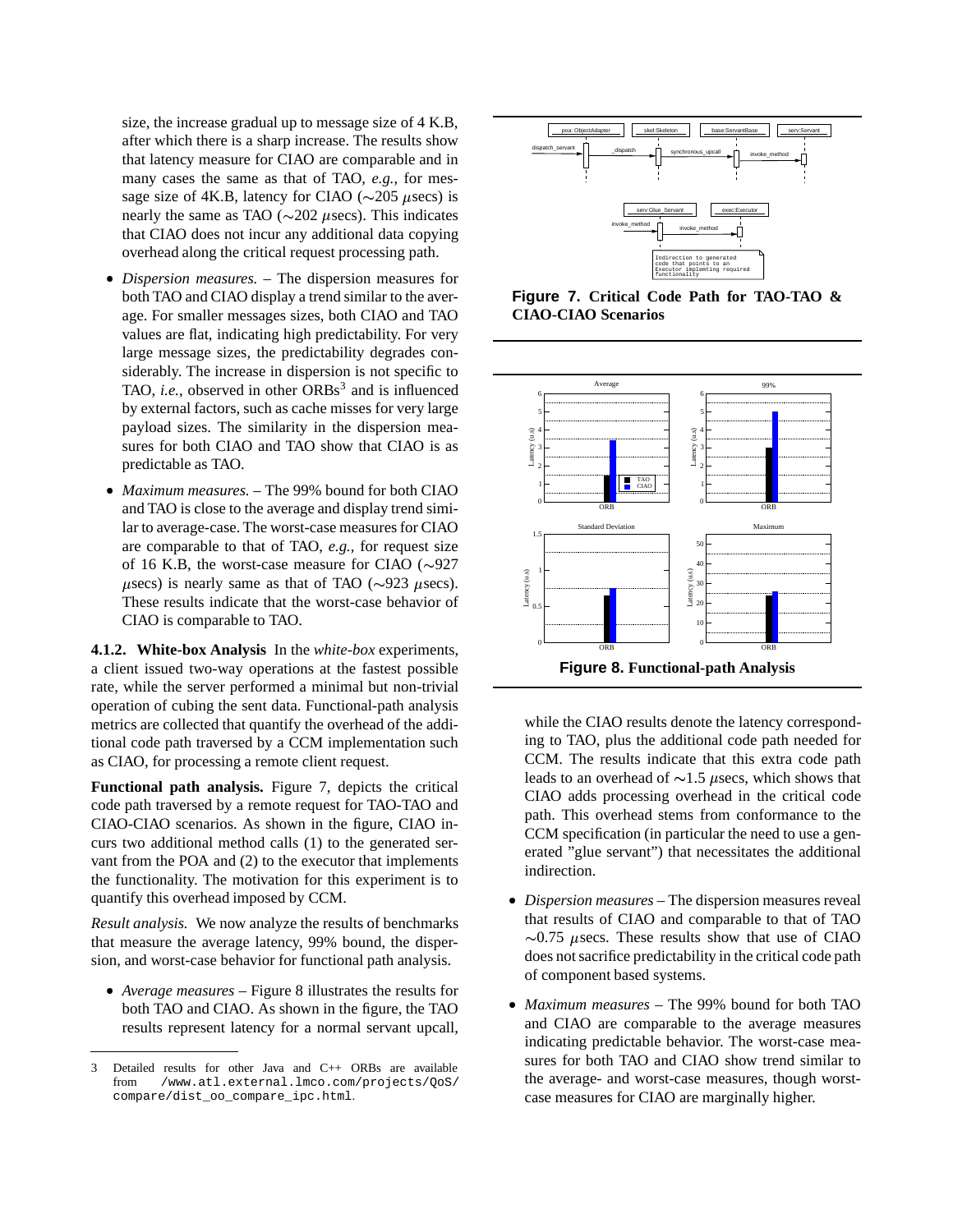#### **4.2. Domain-specific Benchmarks**

The goal of domain-specific analysis is to evaluate the impact of supporting domain-specific requirements in CCM. These experiments are similar to the black-box experiments in distribution benchmarks. The hardware platform contains 2 Intel Pentium IV 2.8 Ghz processor with 512 MB of main memory running KURT real-time Linux [2] 2.4.18, developed by the Kansas State University, connected with a 100MB Ethernet switch.

Due to the difference between the hardware configuration and OS, the TAO-TAO and CIAO-CIAO tests described in Section 4.1 are performed to relate the domain-specific experiments to the conventional tests. These tests are then repeated again using implementations with domain-specific support. Figure 9 shows the following four scenarios measured in this experiment:



**Figure 9. Domain-specific Benchmark Scenarios**

- **NRT-TAO** an interacting TAO object-based client and server that are configured *without* Real-time CORBA policies.
- **NRT-CIAO** an interacting CIAO component-based client and server that are configured *without* Real-time CORBA policies.
- **RT-TAO** an interacting TAO object-based client and server that are configured *with* Real-time CORBA policies.
- **RT-CIAO** an interacting CIAO component-based client and server that are configured *with* Real-time CORBA policies.

The RT-TAO configured used a real-time ORB and Portable Object Adapter (POA). Likewies, the RT-CIAO configuration used a real-time component server was used. For each experiment, however, no Real-time CORBA policies (such as priority and protocol properties) were explicitly set on the objects/components.

Figure 10 shows the latency results of comparing the following scenarios, which are similar to the TAO-TAO, TAO-CIAO, CIAO-TAO and CIAO-CIAO scenarios compared in the Distribution middleware benchmarks compared in Section 4.1.



**Figure 10. Round Trip Latency Analysis for RT-CIAO**

- *Average measures* As shown in the figure, the average latency for all the four case is relatively close, with NRT-TAO scenario having the average latency of  $\sim$ 108.43  $\mu$ secs and NRT-CIAO scenario having average latency of  $\sim$ 109.05  $\mu$ secs. In comparison, the average latency of RT-TAO scenario is  $\sim$  118.91  $\mu$ secs and the average latency of RT-CIAO scenario is  $\sim$ 122.87  $\mu$ secs. In either case, using NRT-CIAO does add minimal overheads of 0.62  $\mu$ secs and 3.96  $\mu$ secs to the overall latencies.
- *Dispersion measures* As seen from Figure 10, the dispersion measures for all the four cases are comparable to that of the NRT-TAO case of  $\sim$ 4  $\mu$ secs. These measures show that the use of NRT-CIAO or RT-CIAO does not degrade predictability by increasing jitter.
- *Maximum measures* The 99% and worst-case measures for all the four scenarios display behavior similar to the average measures. The 99% values are very close to the average indicating predictable latency. All four scenarios do incur high worst-case measures, however, because no real-time priorities were explicitly associated with the components for the experiment.

Figure 11 shows the throughput of all for scenarios. This figure shows that the use of NRT-CIAO does not degrade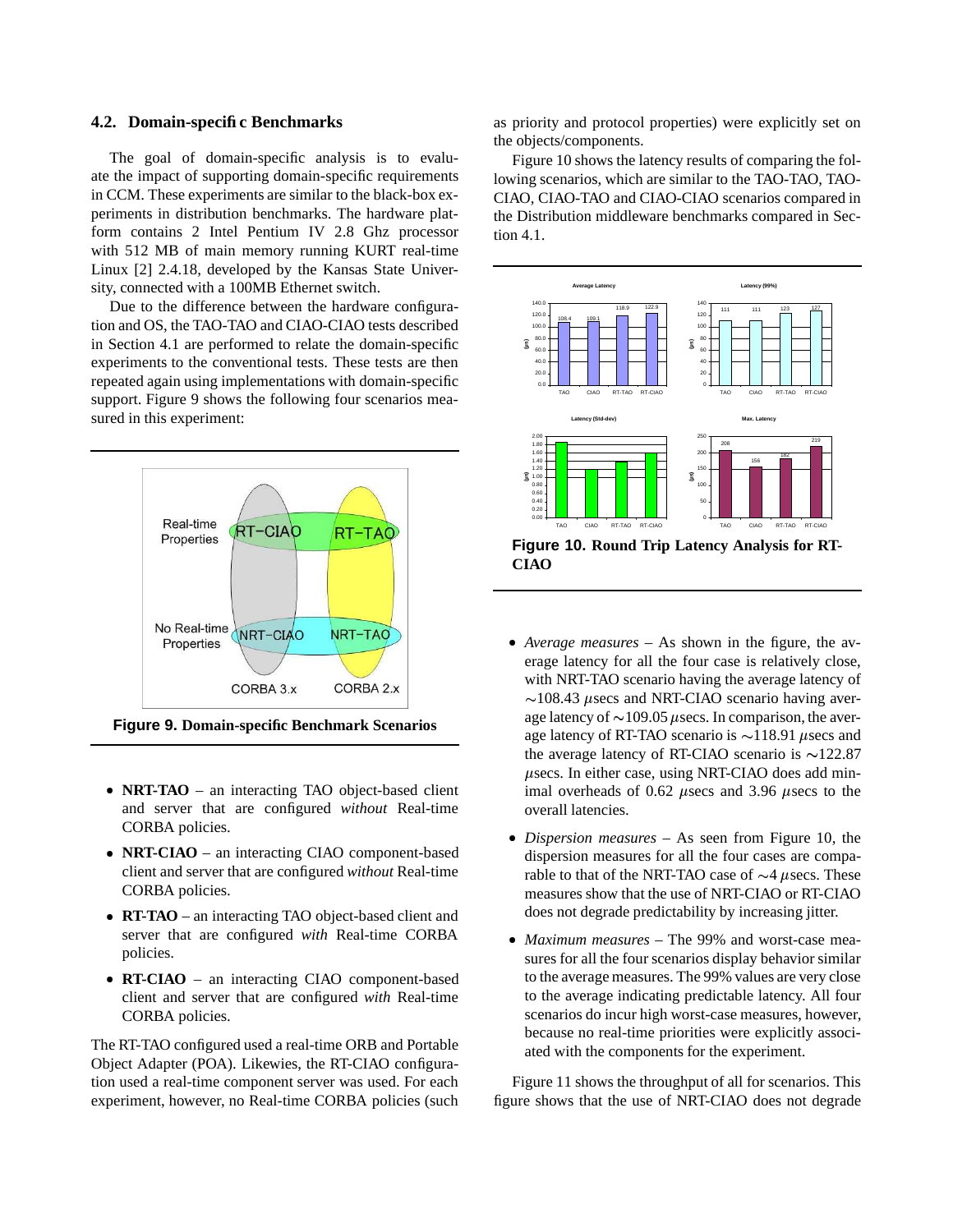

throughput significantly, which is consistent with the conventional black-box results. RT-CIAO, however, does incur more overhead  $(\sim 3.7\%)$  compared to the non-RT CIAO  $(\sim 0.9\%)$ .

#### **4.3. Summary**

This section presented distribution middleware and domain-specific benchmarks for various combinations CIAO and TAO. The round-trip latency measures for CIAO were comparable to that of TAO, indicating negligible overhead. Similarly, throughput and jitter results revealed that CIAO does not degrade performance significantly, while ensuring predictability. The data copying overhead measures showed that CIAO does not suffer from additional data copying along the critical request processing. The domain-specific benchmarks show that CIAO's real-time extensions help ensure predictability required for DRE applications.

### **5. Related Work**

This section summarizes other benchmarking efforts that relate to our work on component middleware in general and CCM in particular. We decompose middleware into layers and describe the representative benchmarking efforts in each of the middleware layers.

**Host infrastructural middleware.** This layer encapsulates and enhances native OS mechanisms to create reusable event demultiplexing and interprocess communication mechanisms. A benchmarking effort at this layer is RTJPerf [1], which is an open-source benchmarking suite that measures the quality of various Real-Time Specification for Java (RTSJ) implementations. RTJPerf provides benchmarks for most of the RTSJ features that are critical to real-time and embedded systems.

**Distribution middleware.** Distribution middleware enables clients to program applications by invoking operations on target objects without hard-coding dependencies on their location, programming language and OS platform.

A benchmarking effort at this layer is the Open CORBA Benchmarking project [26], which is a generic benchmarking suite for various ORB implementations. The goal for this effort is to measure commonly used ORB functionality using metrics tailored for both ORB developers and ORB users.

Another CORBA 3.x and CORBA 2.x benchmarking effort [27] compares the performance and ease of use of Realtime CORBA implementation of TAO versus the real-time extensions added in CIAO. The results in this paper revealed that using component middleware enhanced the configuration of real-time policies via XML-based configuration files without sacrificing predictability. These results also showed that using component middleware enables the configuration of real-time policies that conforms to standard XML schemas.

**Common middleware services.** This layer provides higher-level domain-independent reusable services. A benchmarking effort at this layer is the Lockheed Martin Advanced Technology Lab's (ATL) [10] Middleware Comparator, which evaluates a range of middleware layers, including common middleware services via an easily accessible Web interface. In particular, the ATL tests evaluate the real-time publish subscribe architectures based on CORBA Data Distribution Service (DDS) [16]. ATL's methodology has been to use identical test conditions (*i.e.*, application, hardware, etc.), which permits comparisons that can reveal performance differences between various systems.

# **6. Concluding Remarks**

Component middleware and QoS-enabled CORBA Component Model (CCM) implementations are important emerging technologies for distributed real-time and embedded (DRE) systems. Several initiatives are underway to develop commercial and research implementations of QoS-enabled CCM. There is not yet, however, a systematic body of knowledge that describes how to develop metrics that can systematically evaluate the correctness, suitability, and quality of CCM implementations for DRE systems.

Empirically evaluating feature-rich component middleware implementations, such as CCM, poses several challenges. This paper described how our CCMPerf benchmarking framework (1) addresses the heterogeneity of CCM implementations, such as differences in configuration options, implementation quality, and domain of application, (2) provides black-box and white-box metrics to compare and contrast CCM implementations at multiple middleware layers (*i.e.*, distribution middleware, common middleware services, and domain-specific middleware), and (3) consolidates tests into categories that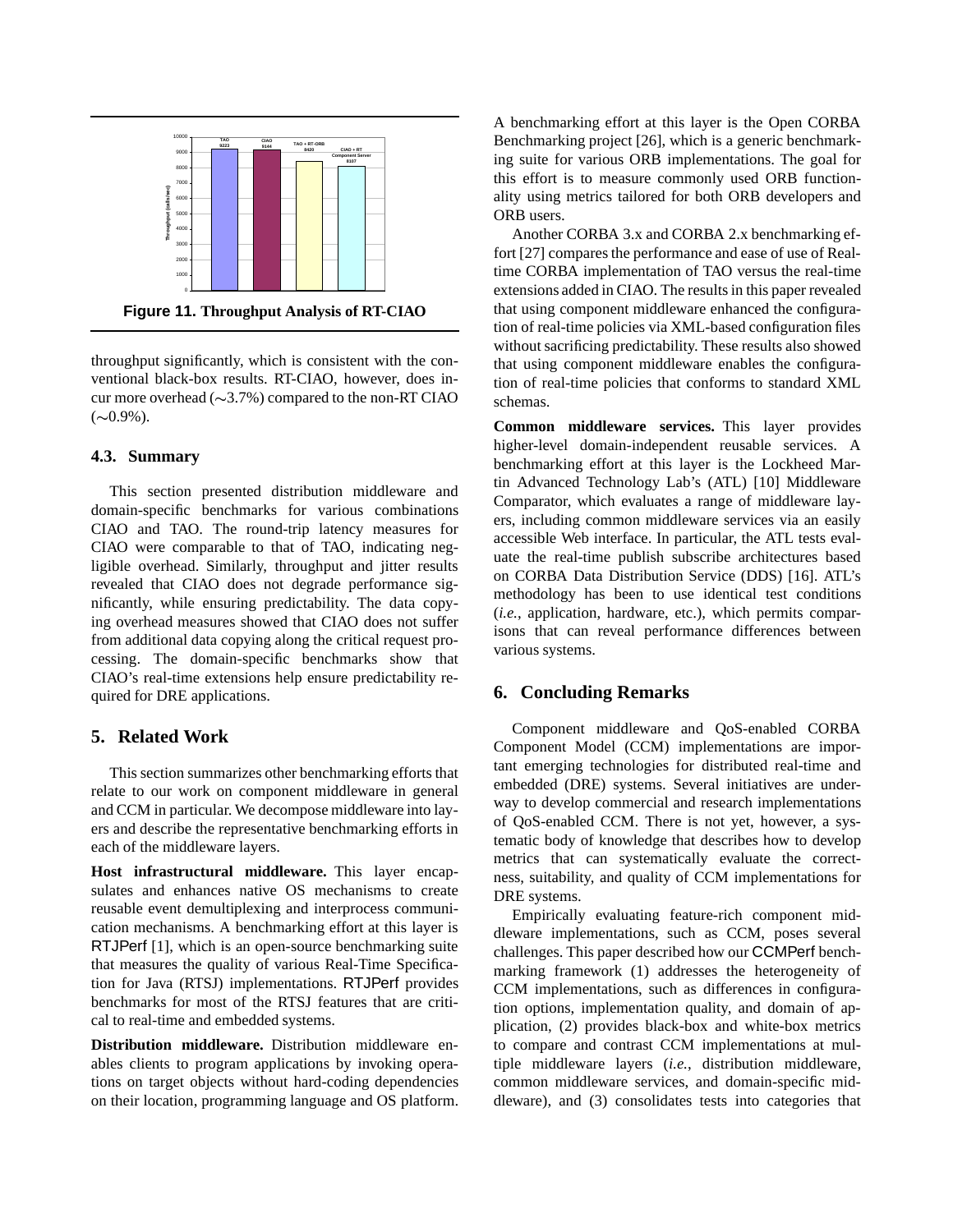clarify the structure of the benchmarks and facilitate the integration of new benchmark tests. Our empirical results in Section 4 show how CCMPerf can be used to quantify metrics, such as overhead (*i.e.*, increases in the mean), that the CIAO CORBA 3.x CCM implementation incurs above and beyond its underlying TAO CORBA 2.x implementation. Our future work on CCMPerf will focus on benchmarking other open-source CCM implementations (such as Mico-CCM, Qedo, and StarCCM), as well as completing the white-box and scenario-based benchmarks and enhancing CCMPerf's testsuite.

Our work on CCMPerf has also underscored the importance of automating benchmarking experiments from higher level models. For example, to conduct a simple experiment requires developers to write (1) the header files and source benchmarking code that measures QoS, such as roundtrip latency and throughput, (2) IDL files that describes the contract between the client and the server, (3) the configuration and script files that tune the underlying middleware and automate the task of running tests and output generation, and (3) project build files (*e.g.*, makefiles) required to generate the executable code. Writing these files repeatedly for each experiment is tedious and error-prone. Further, in a handcrafted approach, changing the configuration would entail re-writing the benchmarking code. In a model-based approach, however, the only change will be in the model and the necessary experimentation code will be automatically generated. A model-based approach also provides an effective abstraction to visualize and analyze the overall planning phase, rather than inspecting the source code manually.

To alleviate the shortcomings described above, we are developing the Benchmark Generation Modeling Language (BGML) [8, 9], which automates the generation of benchmarking experiments from high-level models. BGML has been integrated with CoSMIC [7], which is an integrated toolsuite for modeling design and runtime aspects of QoS-enabled component middleware. CoSMIC's model-based [24] approach to benchmark synthesis enables quality assurance engineers and testers to configure components, model test configurations, and generate benchmarking code automatically.

#### **References**

- [1] A. Corsaro and D. C. Schmidt. Evaluating Real-Time Java Features and Performance for Real-time Embedded Systems. In *Proceedings of the*  $8^{th}$  *IEEE Real-Time Technology and Applications Symposium*, San Jose, Sept. 2002. IEEE.
- [2] Douglas Niehaus, *et al.*. Kansas University Real-Time (KURT) Linux. www.ittc.ukans.edu/kurt/, 2004.
- [3] E. Gamma, R. Helm, R. Johnson, and J. Vlissides. *Design Patterns: Elements of Reusable Object-Oriented Software*. Addison-Wesley, Reading, MA, 1995.
- [4] Gautam Thaker et. al. Implementation Experience with OMG's SCIOP Mapping. In *Proceedings of the 5 International Symposium on Distributed Objects and Applications*, Nov. 2003.
- [5] A. Gokhale, D. C. Schmidt, B. Natarajan, and N. Wang. Applying Model-Integrated Computing to Component Middleware and Enterprise Applications. *The Communications of the ACM Special Issue on Enterprise Components, Service and Business Rules*, 45(10), Oct. 2002.
- [6] T. H. Harrison, D. L. Levine, and D. C. Schmidt. The Design and Performance of a Real-time CORBA Event Service. In *Proceedings of OOPSLA '97*, pages 184–199, Atlanta, GA, Oct. 1997. ACM.
- [7] Institute for Software Integrated Systems. Component Synthesis using Model Integrated Computing (CoSMIC). www.dre.vanderbilt.edu/cosmic, Vanderbilt University.
- [8] A. S. Krishna, D. C. Schmidt, A. Porter, A. Memon, and D. Sevilla-Ruiz. Improving the Quality of Performance-intensive Software via Model-integrated Distributed Continuous Quality Assurance. In *Proceedings of the 8th International Conference on Software Reuse*, Madrid, Spain, July 2004. ACM/IEEE.
- [9] A. S. Krishna, C. Yilmaz, A. Memon, A. Porter, D. C. Schmidt, A. Gokhale, and B. Natarajan. Preserving Distributed Systems Critical Properties: a Model-Driven Approach. *IEEE Software special issue on Persistent Software Attributes*, November/December 2004.
- [10] L. M. A. T. Labs. ATL OoS Home Page. www.atl.external.lmco.com/projects/QoS/, 2002.
- [11] A. Memon, A. Porter, C. Yilmaz, A. Nagarajan, D. C. Schmidt, and B. Natarajan. Skoll: Distributed Continuous Quality Assurance. In *Proceedings of the 26th IEEE/ACM International Conference on Software Engineering*, Edinburgh, Scotland, May 2004. IEEE/ACM.
- [12] MICO. The MICO CORBA Component Project. www.fpx.de/MicoCCM/, 2000.
- [13] Object Management Group. *Notification Service Specification*. Object Management Group, OMG Document telecom/99-07-01 edition, July 1999.
- [14] Object Management Group. *Event Service Specification Version 1.1*, OMG Document formal/01-03-01 edition, Mar. 2001.
- [15] Object Management Group. *CORBA Components*, OMG Document formal/2002-06-65 edition, June 2002.
- [16] Object Management Group. *Data Distribution Service for Real-Time Systems Specification*, 1.0 edition, Mar. 2003.
- [17] Object Management Group. *Deployment and Configuration Adopted Submission*, OMG Document ptc/03-07-08 edition, July 2003.
- [18] Qedo. QoS Enabled Distributed Objects. qedo.berlios.de, 2002.
- [19] Ruslan Shevchenko. CORBAConf: A Tool for Providing Autoconf Support for CORBA. corbaconf.kiev.ua/, 2000.